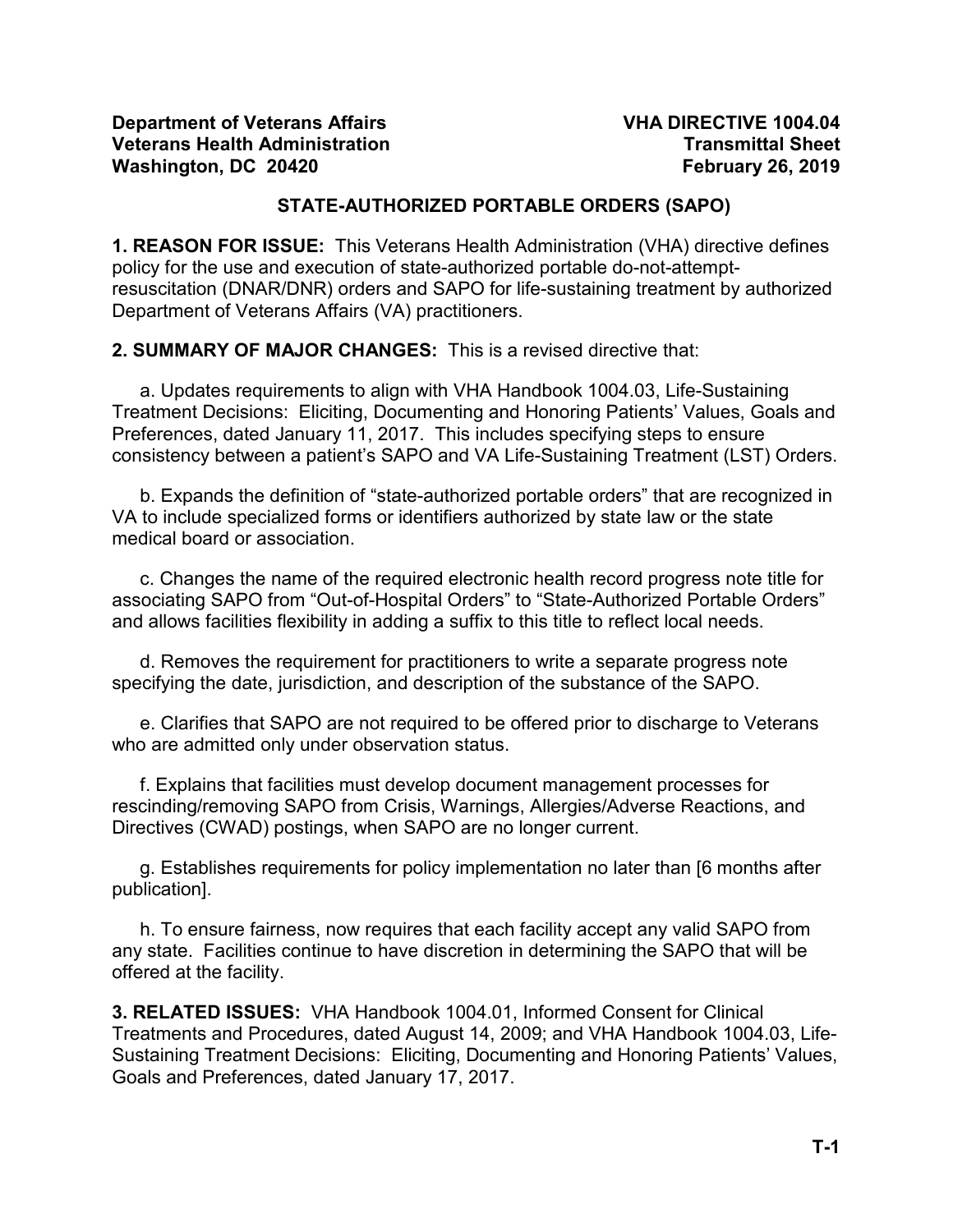**4. RESPONSIBLE OFFICE:** The National Center for Ethics in Health Care (10E1E) is responsible for the contents of this directive. Questions may be directed to (202) 632-8457 or to [vhaethics@va.gov.](mailto:vhaethics@va.gov)

**5. RESCISSIONS:** VHA Handbook 1004.04, State Authorized Portable Orders (SAPO), dated October 25, 2012, is rescinded.

**6. RECERTIFICATION:** This VHA directive is scheduled for recertification on or before the last working day of February 2024. This VHA directive will continue to serve as national VHA policy until it is recertified or rescinded.

# **BY DIRECTION OF THE UNDER CERTIFIED BY: SECRETARY FOR HEALTH**

/s/ Gerard R. Cox, M.D., MHA /s/ Gerard R. Cox, M.D., MHA

Deputy Under Secretary for Health Deputy Under Secretary for Health

*NOTE: All references herein to VA and VHA documents incorporate by reference subsequent VA and VHA documents on the same or similar subject matter.*

**DISTRIBUTION:** Emailed to the VHA Publications Distribution List February 27, 2019.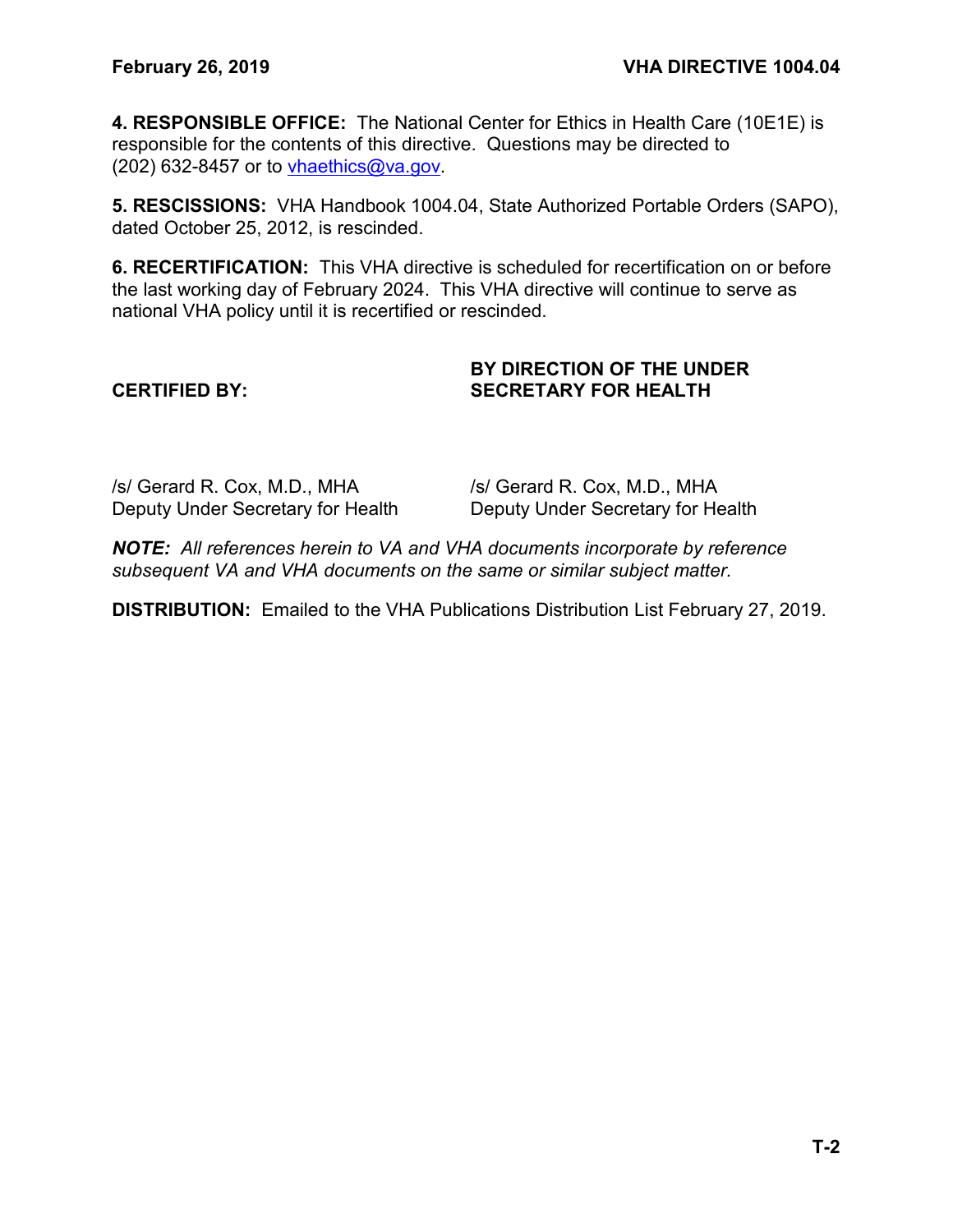# **CONTENTS**

# STATE-AUTHORIZED PORTABLE ORDERS (SAPO)

| 1. PURPOSE                                                       |  |
|------------------------------------------------------------------|--|
|                                                                  |  |
|                                                                  |  |
|                                                                  |  |
| 5. HONORING VETERANS' SAPO IN A MEDICAL EMERGENCY  4             |  |
| 6. OFFERING AND WRITING SAPO IN VA AND ENSURING CONSISTENCY WITH |  |
|                                                                  |  |
|                                                                  |  |
|                                                                  |  |
|                                                                  |  |
|                                                                  |  |
| <b>APPENDIX A</b>                                                |  |
|                                                                  |  |

WHEN A VETERAN PRESENTS TO A VHA FACILITY WITH SAPO AND DOES NOT HAVE MORE RECENT VA LST ORDERS IN THE ELECTRONIC HEALTH RECORD. 1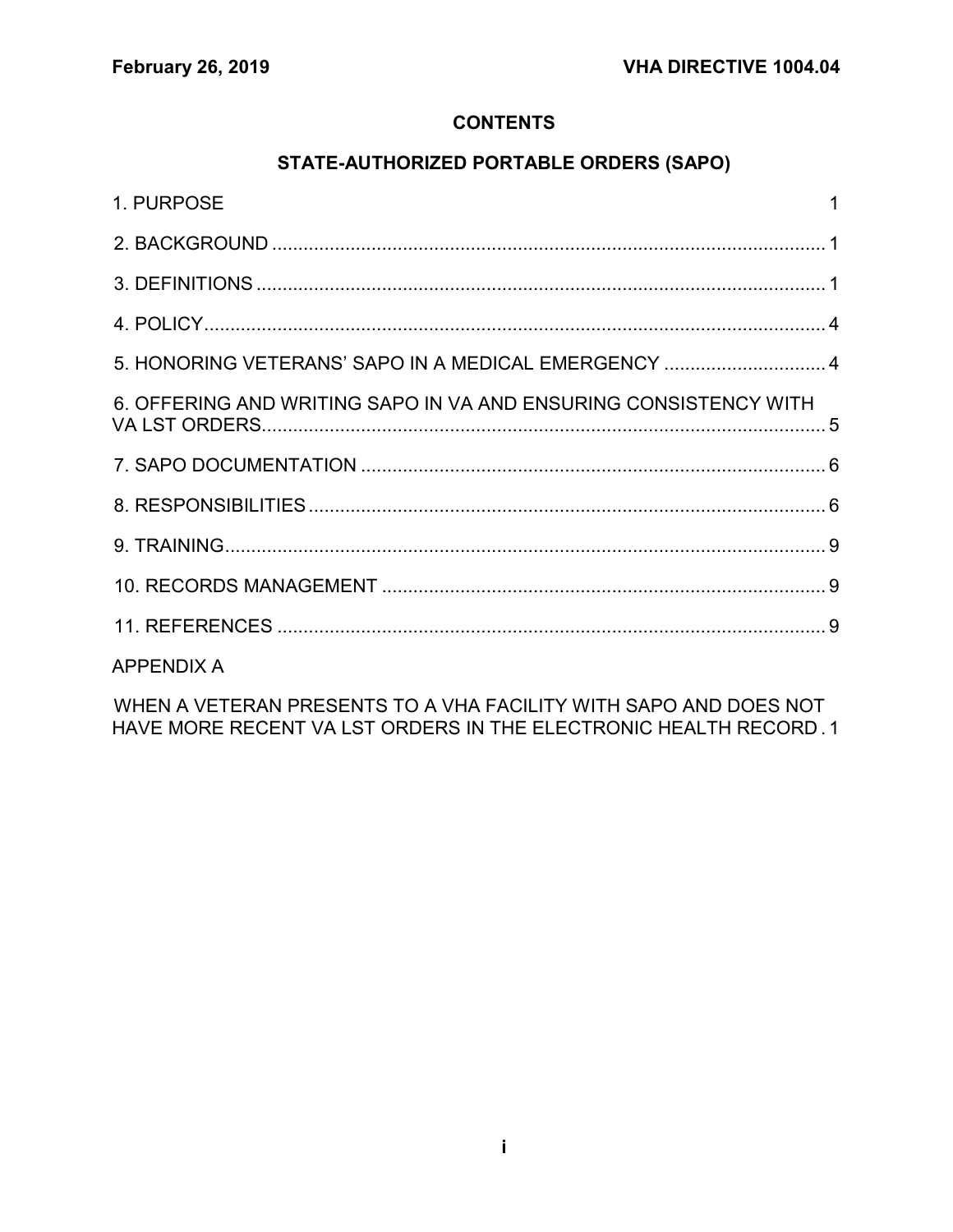# **STATE-AUTHORIZED PORTABLE ORDERS (SAPO)**

# <span id="page-3-0"></span>**1. PURPOSE**

This Veterans Health Administration (VHA) directive defines policy for the use and execution of state-authorized portable do-not-attempt-resuscitation (DNAR/DNR) orders and state-authorized portable orders for life-sustaining treatment by authorized Department of Veterans Affairs (VA) practitioners. **AUTHORITY:** Title 38 United States Code (U.S.C.) 7301(b); Title 38 Code of Federal Regulation (CFR) 17.38.

# <span id="page-3-1"></span>**2. BACKGROUND**

a. Patients have expressed concern that their life-sustaining treatment preferences may be ignored in emergency situations. In response, the majority of the 50 states have developed protocols that translate a patient's preferences regarding interventions such as resuscitation, mechanical ventilation, or the provision of artificial nutrition and hydration into portable orders. As a generally accepted standard of medical practice, SAPO are communicated to first responders, for example, ambulance personnel, and clinicians through specialized forms. Examples of such forms are Oregon's Physician Orders for Life-Sustaining Treatment (POLST), or state-authorized identifiers, such as a state-authorized DNAR/DNR bracelet.

b. By legitimizing and standardizing these protocols, states are promoting community-wide use as well as provider adherence to ensure that a patient's lifesustaining treatment decisions are respected by emergency medical service providers and receiving health care facilities.

c. Title 38 CFR 17.38 establishes that care must be provided by the VA to individuals in accordance with generally accepted standards of medical practice.

d. In keeping with this authority and VA's commitment to promoting Veterancentered care and ensuring that Veterans' values, goals, and treatment preferences are respected and reflected in the care they receive, VHA supports the use of SAPO.

# <span id="page-3-2"></span>**3. DEFINITIONS**

a. **Cardiopulmonary Resuscitation**. Cardiopulmonary resuscitation (CPR) is the use of Basic Life Support and Advanced Cardiac Life Support (see paragraph [11.a\)](#page-11-5) in an attempt to restore spontaneous circulation following cardiopulmonary arrest (i.e., the loss of airway, breathing, or circulation necessary to maintain life). CPR is a lifesustaining treatment.

b. **Computerized Patient Record System.** Computerized Patient Record System (CPRS), for purposes of this directive, refers to the electronic health record software in use by VHA. It also includes associated software, such as the Veterans Health Information Systems and Technology Architecture (VistA) and the image storage software (VistA Imaging). The specific software used may be changed, but these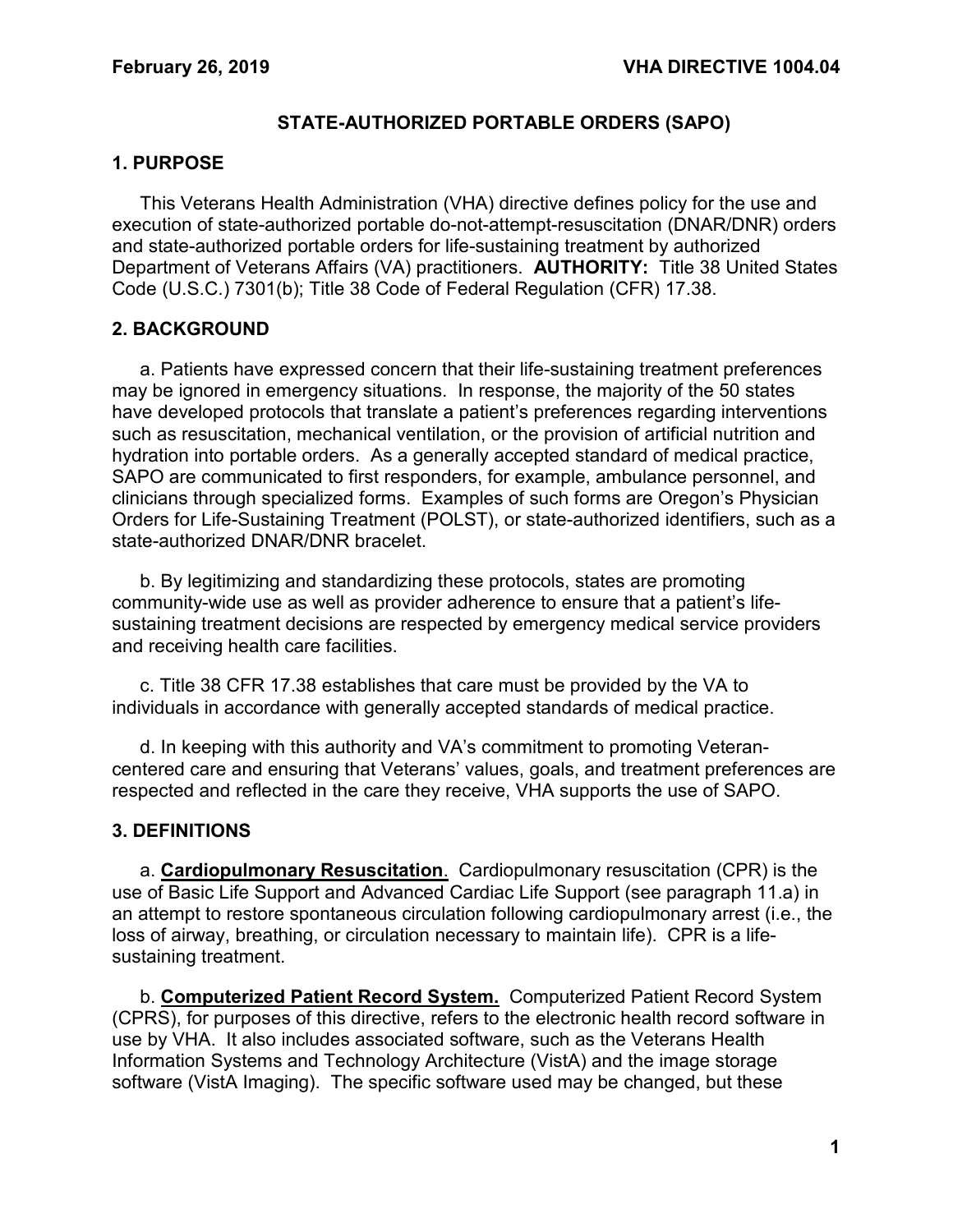requirements should remain in place for any software application(s) that are developed to replace CPRS.

c. **Decision-Making Capacity.** Decision-making capacity is a clinical judgment about a patient's ability to make a particular type of health care decision at a particular time. In clinical practice and law, a patient's decision-making capacity is generally presumed; however, when the patient's medical condition or observed behavior raises questions about the patient's decision-making capacity, the responsible practitioner must make an explicit determination based on an assessment of the patient's ability to do all of the following:

- (1) Understand the relevant information.
- (2) Appreciate the situation and its consequences.
- (3) Reason about treatment options.
- (4) Communicate a choice.

*NOTE: In contrast to decision-making capacity, "competence" is a legal determination made by a court of law. NOTE: See VHA Handbook 1004.01, Informed Consent for Clinical Treatments and Procedures, dated August 14, 2009, for information related to determination of decision-making capacity.*

d. **Do Not Attempt Resuscitation Order.** A do not attempt resuscitation order (DNAR/DNR) order is one which establishes that CPR shall not be attempted for a patient in cardiopulmonary arrest (i.e., the loss of airway, breathing, or circulation necessary to maintain life). Patients with a DNAR/DNR order should still receive clinically-appropriate emergency interventions short of CPR for example, medications, fluids, oxygen, manual removal of an airway obstruction or abdominal thrusts (the Heimlich maneuver), unless otherwise specified in life-sustaining treatment orders.

e. **Goals of Care Conversation.** A goals of care conversation (GoCC) is a conversation between a health care practitioner and a patient or surrogate for the purpose of determining the patient's values, goals, and preferences for care, and based on those factors, making decisions about whether to initiate, limit, or discontinue life sustaining treatment (LST). Other health care team members may contribute to the GoCC as specified in VHA Handbook 1004.03, Life-Sustaining Treatment Decisions: Eliciting, Document & Honoring Patient's Values, Goals and Preferences, dated January 11, 2017.

f. **Life-Sustaining Treatment.** Life-sustaining treatment (LST) is a medical treatment that is intended to prolong the life of a patient who would be expected to die soon without the treatment (e.g., artificial nutrition and hydration, mechanical ventilation).

g. **Life-Sustaining Treatment Plan.** An LST plan is a treatment plan resulting from a GoCC about LSTs.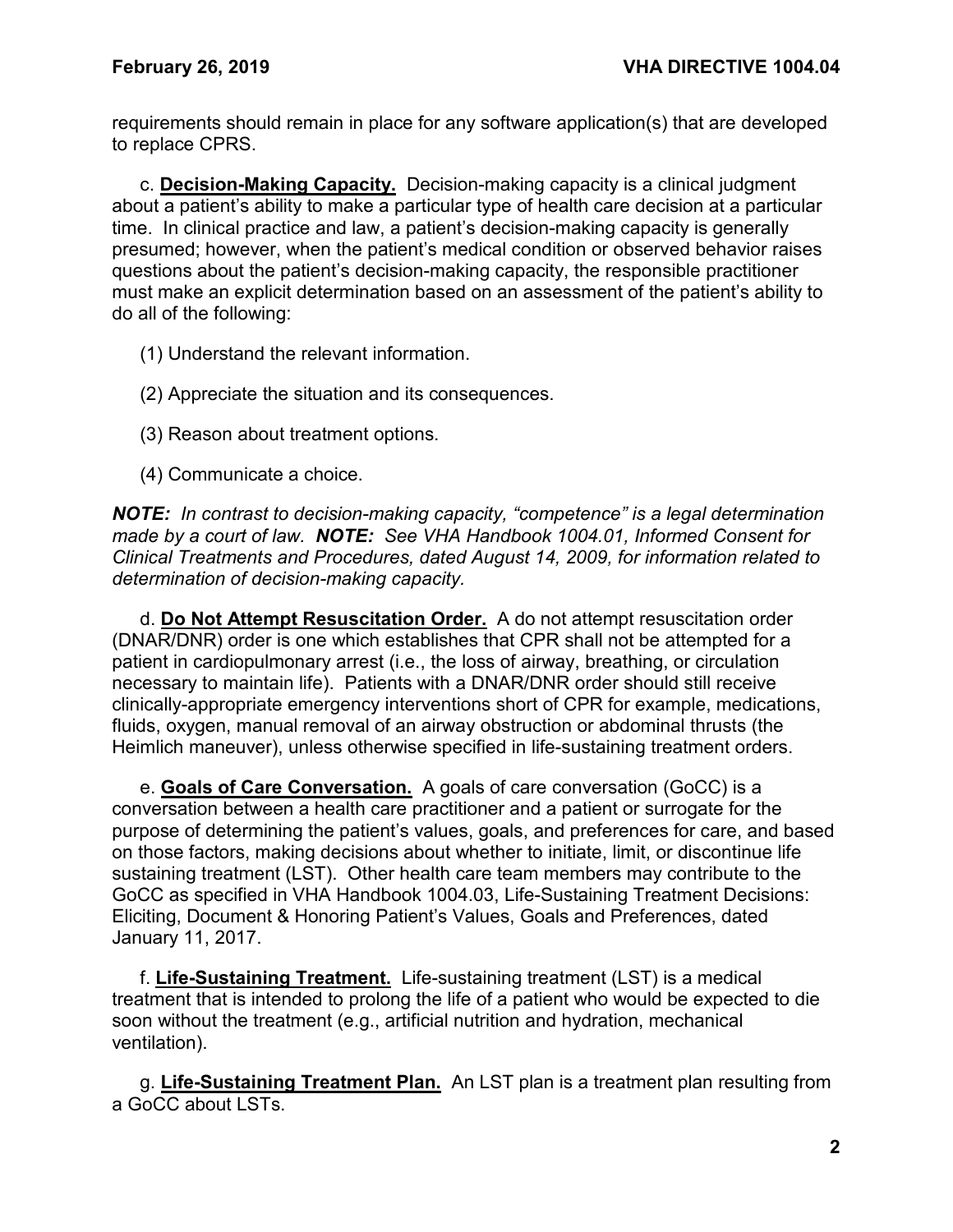h. **Life-Sustaining Treatment Progress Note.** An LST progress note is a health record progress note that documents a GoCC and the resulting LST plan using a nationally standardized CPRS progress note template.

i. **Life-Sustaining Treatment Order**. An LST order is a DNAR/DNR order or any other order to limit or not place limits on one or more LST.

j. **Life-Sustaining Treatment Order Set.** The LST Order Set is a nationally standardized CPRS order set for documenting orders to limit or not place limits on one or more LST. Orders documented in the LST Order Set will not expire or automatically discontinue based upon dates, timeframes, or patient movements for example, admission, discharge, and transfer, but will remain in effect unless they are modified based on a revised LST plan.

k. **Medical Emergency.** For the purposes of this directive, a medical emergency is a situation in which immediate medical care is necessary to preserve the patient's life or avert serious impairment to the patient's health and the practitioner determines that delaying medical care in order to discuss the SAPO with the patient or patient's surrogate, if applicable, would increase the hazard to the life or health of the patient.

l. **Practitioner.** For the purposes of this directive, a practitioner is an attending physician or other licensed independent practitioner (LIP) in charge of the patient's care, (including advanced practice registered nurses (APRN) with full practice authority) or who serves as consultant for GoCCs and LST planning. Practitioner also includes the following team members only when an attending physician or other LIP has delegated to them the responsibility for conducting GoCCs and writing LST plans and LST orders, including DNAR/DNR orders:

(1) Resident. A resident is an individual who is engaged in an accredited graduate training program for physicians, dentists, optometrists, or podiatrists, and whom participates in patient care under the direction of supervising practitioners. *NOTE: For the purpose of this directive, the term resident includes individuals in their first year of training, who are sometimes referred to as interns, and individuals in approved subspecialty graduate medical education programs, who are also referred to as fellows.*

(2) APRNs without full practice authority whose scope of practice agreement or other formal delineation of job responsibility explicitly authorizes them to write LST progress notes and LST orders, including DNAR/DNR orders.

(3) Physician assistants whose scope of practice agreement or other formal delineation of job responsibility explicitly authorizes them to write LST progress notes and LST orders, including DNAR/DNR orders.

*NOTE: Even if licensed, residents appointed as trainees are never considered LIP. They do not have privileges, but function under the clinical privileges of the supervising practitioner. See VHA Handbook 1400.01, Resident Supervision, dated December 19, 2012. LIP social workers and LIP psychologists are not considered "practitioners" for the purposes of this directive.*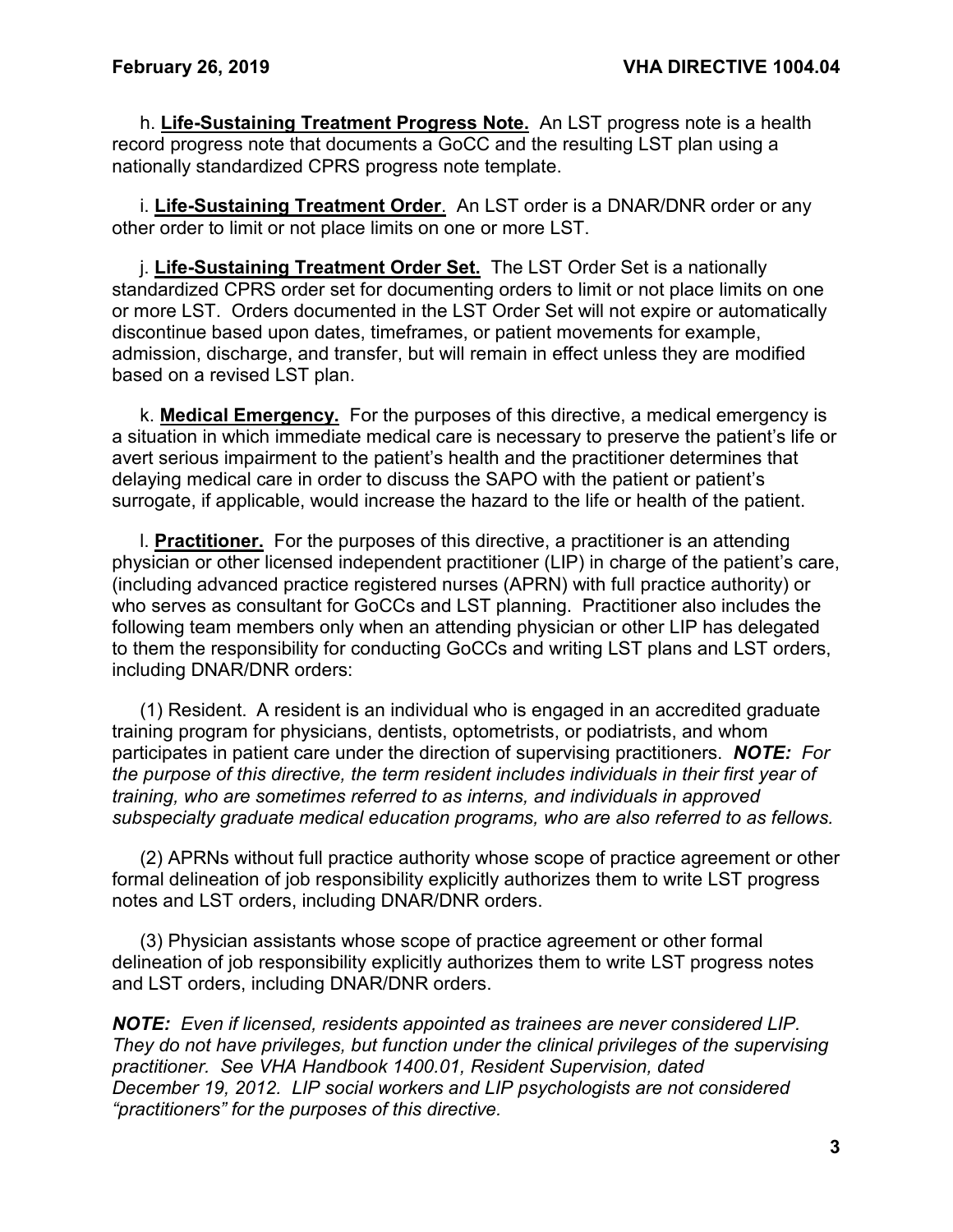m. **State-Authorized Portable Order**. A state-authorized portable order (SAPO) is a specialized form or identifier, for example, DNAR/DNR bracelets or necklaces, authorized by state law or the state medical board or association that translates a patient's preferences regarding specific life-sustaining treatment decisions into standing portable medical orders. Portable medical orders are designed to be easily recognizable and understood by first responders and other health care personnel. Portable medical orders travel with the patient whenever the patient is transported to or from a health care facility. A few examples of SAPO forms include; Oregon's Physician Orders for Life-Sustaining Treatment (POLST); West Virginia's Physician Orders for Scope of Treatment (POST); New York's Medical Orders for Life Sustaining Treatment (MOLST); Minnesota's POLST, and out-of-hospital DNAR/DNR orders for example, New York State's Out-of-Hospital DNR order form.

n. **Surrogate Decision Maker.** A surrogate decision maker (surrogate) is an individual or decision-making process, authorized by VHA Handbook 1004.01, to make health care decisions on behalf of a patient who lacks decision-making capacity. *NOTE: For additional information about surrogate selection, priority, and the surrogate's role in health care decision-making see VHA Handbook 1004.01.*

# <span id="page-6-0"></span>**4. POLICY**

It is VHA policy that Veterans' valid SAPO are recognized and honored and that authorized VA practitioners write such orders consistent with the requirements of this directive; applicable federal law, regulations, and policy; relevant clinical standards; their VHA scopes of practice; and the requirements of the state or state medical board or association that authorizes the SAPO.

## <span id="page-6-1"></span>**5. HONORING VETERANS' SAPO IN A MEDICAL EMERGENCY**

a. If a Veteran presents with SAPO in a medical emergency, the VA practitioner must act in accordance with the Veteran's SAPO, unless:

(1) There are VA LST notes and orders in the Veteran's electronic health record more recent than the SAPO. In such circumstances, the more recent VA LST notes and orders have priority. *NOTE: It is important to review LST progress notes and addenda as well as orders because LST progress notes and addenda may include documentation of decisions not reflected in LST orders for example, full code*.

(2) There is a reason to doubt the validity of the SAPO, such as the form or identifier is inconsistent with known requirements, required signatures are missing, or the form or identifier has clearly been tampered with.

(3) The Veteran indicates by unambiguous verbal or non-verbal instructions that the SAPO are to be rescinded.

b. When the patient has been stabilized to the extent that there is no longer a medical emergency, the practitioner must ensure consistency between SAPO and VA LST orders, per paragraphs 6b.(3) and 6b.(4), and document SAPO, per paragraph 7.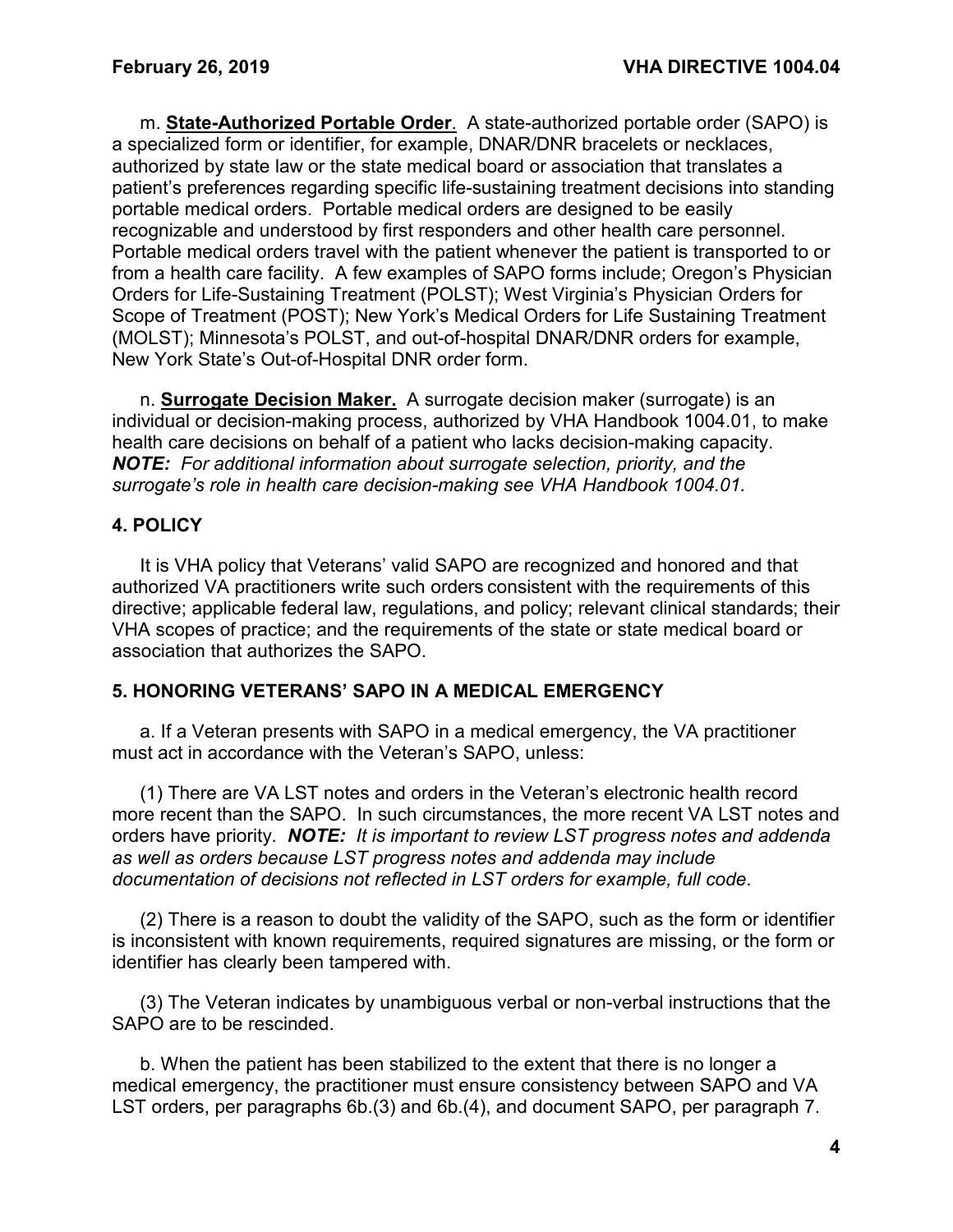*NOTE: See flowchart in Appendix A for more information about honoring veterans' SAPO in a medical emergency.* 

### <span id="page-7-0"></span>**6. OFFERING AND WRITING SAPO IN VA AND ENSURING CONSISTENCY WITH VA LST ORDERS**

a. Based on the facility's determination of the SAPO that will be offered at the facility, (for example, within the facility's catchment area – for more information, see paragraph [8.e.\(6\)\)](#page-10-0), VA practitioners must offer Veterans the opportunity to have such orders written or revised in the following circumstances:

(1) When SAPO are requested by a Veteran or, if the Veteran lacks decision-making capacity, by the Veteran's surrogate;

(2) Prior to discharge for Veterans who have existing SAPO, practitioners must discuss with the Veteran or surrogate whether the SAPO will remain as-is or whether revisions are needed. If revisions are needed and desired by the Veteran, the authorized practitioner must provide new SAPO to the Veteran at discharge. *NOTE: SAPO are not required to be offered to Veterans admitted under only observation status;* and

(3) Prior to discharge or upon completion of outpatient encounters with Veterans for whom VA LST orders have been written. These SAPO must be written to align with the Veteran's VA LST orders. If modifications to the patient's LST note and orders are needed, follow the requirements in paragraph 10 of VHA Handbook 1004.03. *NOTE: SAPO are not required to be offered to Veterans admitted only under observation status.*

b. In VA, a GoCC is the basis for writing orders related to life-sustaining treatment, including SAPO, and for ensuring consistency between VA LST orders and SAPO. Therefore:

(1) When writing SAPO for a Veteran who has no VA LST orders, the practitioner must initiate a GoCC with a Veteran or surrogate and also write an LST note and orders as required by VHA Handbook 1004.03.

(2) Before writing SAPO for a Veteran who has LST orders, the practitioner must ensure that the LST orders and SAPO are consistent.

(3) When a Veteran presents with SAPO and has no VA LST orders, the practitioner must initiate a GoCC with a Veteran or surrogate and also write an LST note and orders as required by VHA Handbook 1004.03. *NOTE: See flowchart in Appendix A for more information.*

(4) When a Veteran presents with SAPO and has VA LST orders, the practitioner must ensure that the LST orders and SAPO are consistent.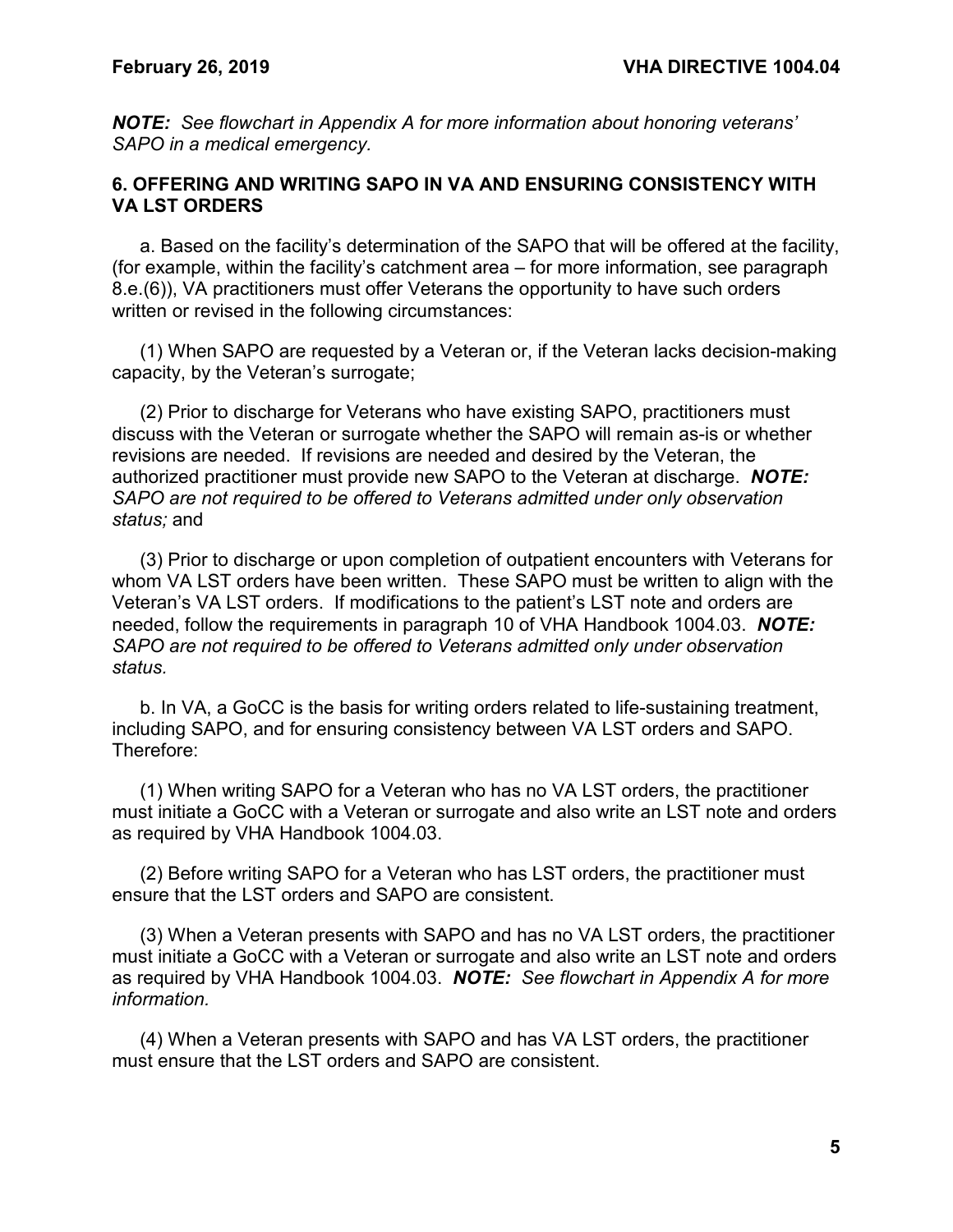c. If a Veteran who presents with SAPO is determined to lack decision-making capacity and have no surrogate, the practitioner must request District Chief Counsel's assistance to obtain a special guardian for health care, or write LST notes and orders consistent with the SAPO and then, within 24 hours, generate a consult to engage the multidisciplinary committee review process. If, during the multidisciplinary committee review process, the patient experiences a medical emergency, treatment will be based on the documented orders reflecting the SAPO. *NOTE: See VHA Handbook 1004.03 for more information on the multidisciplinary committee's role in establishing lifesustaining treatment plans for patients who lack decision-making capacity and have no surrogate*.

d. Within VA, SAPO may only be written by VA practitioners who are authorized under both state law or the state medical board or association to write SAPO, and who are authorized by VHA Handbook 1004.03 to write DNAR/DNR and other life-sustaining treatment orders. If a provider does not have authority to write a SAPO, but determines that SAPO are appropriate, the provider must follow locally-established procedures for identifying an authorized practitioner who will write the orders. Providers who are not authorized within VHA to write LST orders are not permitted to write SAPO while functioning in their VHA capacity. *NOTE: See VHA Handbook 1004.03 for more information about authorization to write LST orders. Completion of SAPO using telemedicine must follow the requirements of the issuing state or state medical board or association regarding placement and timing of the patient or surrogate's signature.*

# <span id="page-8-0"></span>**7. SAPO DOCUMENTATION**

a. If a Veteran presents with SAPO or a VA practitioner writes SAPO, VA staff must:

(1) Follow locally developed processes for ensuring that paper SAPO are promptly scanned into the Veteran's electronic health record and are associated with the mandated progress note title, per paragraph [8.e\(4\)\(a\)](#page-9-0) below. *NOTE: See VHA Handbook 1907.01, Health Information Management and Health Records, dated March 19, 2015, paragraph 25.g. for policy regarding scanning protocols.*

(2) Ensure that the original paper document is returned to the Veteran or surrogate decision maker.

b. Non-current SAPO must be rescinded/removed from CWAD postings according to local facility processes.

## <span id="page-8-1"></span>**8. RESPONSIBILITIES**

a. **Under Secretary for Health.** The Under Secretary for Health is responsible for ensuring overall VHA compliance with this directive.

b. **Deputy Under Secretary for Health for Operations and Management.** The Deputy Under Secretary for Health for Operations and Management is responsible for: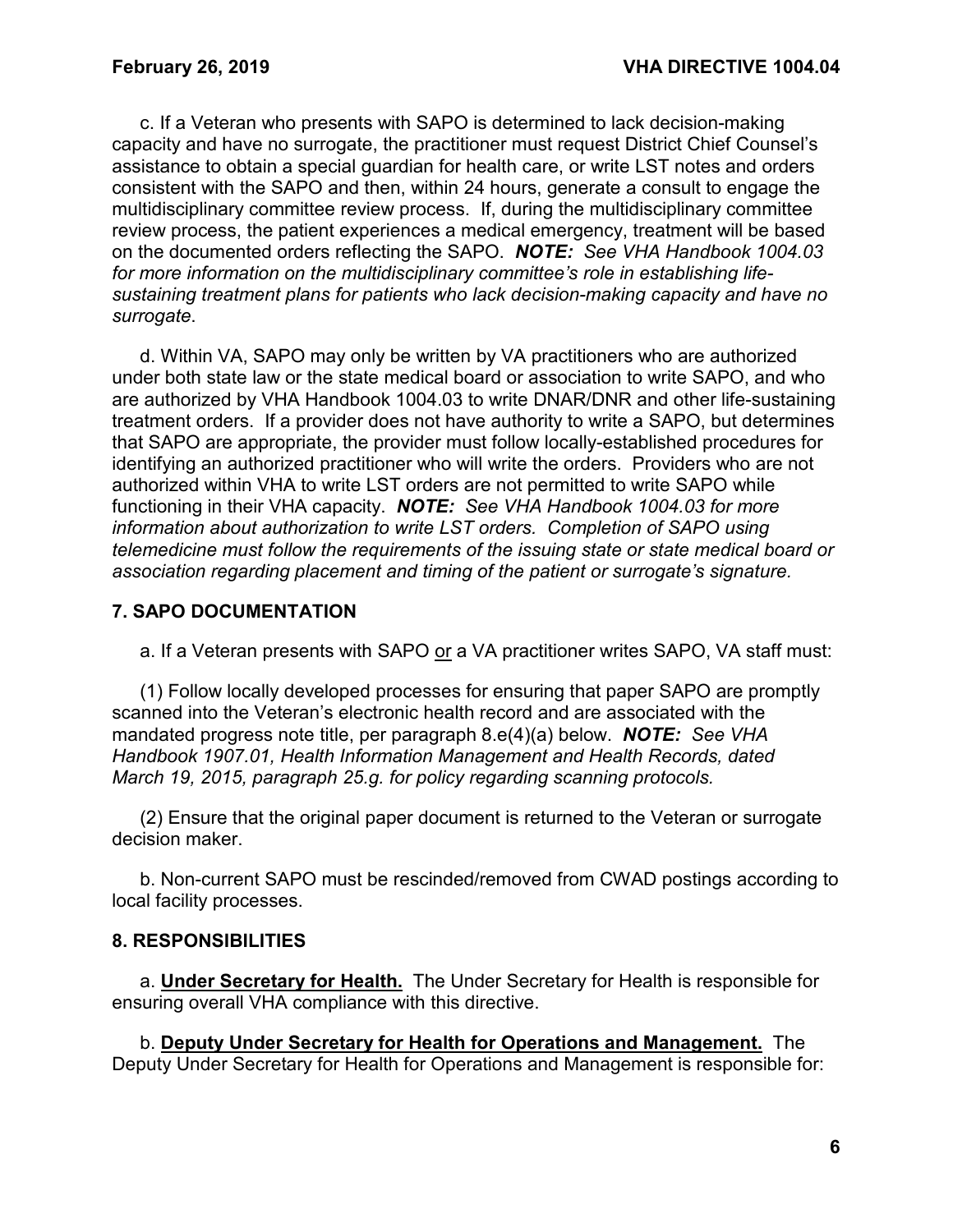(1) Communicating the contents of this directive to each of the Veterans Integrated Services Networks (VISN).

(2) Ensuring that each VISN Director has the sufficient resources to fulfill the terms of this directive in all VHA health facilities within that VISN.

(3) Providing oversight of VISNs to ensure compliance with the requirements of this directive; applicable federal law, regulation, and policy; their VHA scopes of practice; relevant clinical standards; and applicable requirements of the state or state medical board or association that authorizes the SAPO(s).

c. **National Center for Ethics in Health Care.** The National Center for Ethics in Health Care is responsible for providing communications, ethics consultation services, and interpretation to the field regarding the policy and procedures outlined in this directive.

d. **Office of Health Information Governance.** The Office of Health Information Governance is responsible for ensuring that the requirements for processes and electronic health record documentation set forth in this policy are communicated to other VA offices that coordinate and develop contracts or develop software for the VHA electronic health record.

e. **VA Medical Facility Director.** The VA medical facility Director is responsible for:

(1) Ensuring that the requirements of this policy are implemented no later than 6 months after publication date of February 26, 2019.

(2) Consulting with District Chief Counsel to develop local guidance for clarity as it relates to SAPO, including determination and identification of the categories of practitioners, authorized under state law or the state medical board or association and VHA scope of practice or clinical privileges, to write SAPO for use outside of VHA facilities. *NOTE: Because states vary regarding the forms or identifiers that may be recognized and the categories of professional who may write SAPO, it is essential that facility staff consult with District Chief Counsel before developing facility-based guidance and procedures.*

(3) Developing protocols identifying authorized practitioners who can write SAPO when a provider is not authorized to write the order under state law or their VHA scope of practice or clinical privileges.

(4) Ensuring document management processes are developed for entering and managing SAPO in a Veteran's electronic health record, to include:

<span id="page-9-0"></span>(a) Establishing the mandated local progress note title that will be associated with the SAPO. The title must begin with "State-Authorized Portable Orders" but may include a suffix to reflect local needs for example, "State-Authorized Portable Orders – CA POLST," "State-Authorized Portable Orders – MOLST." *NOTE: This updated*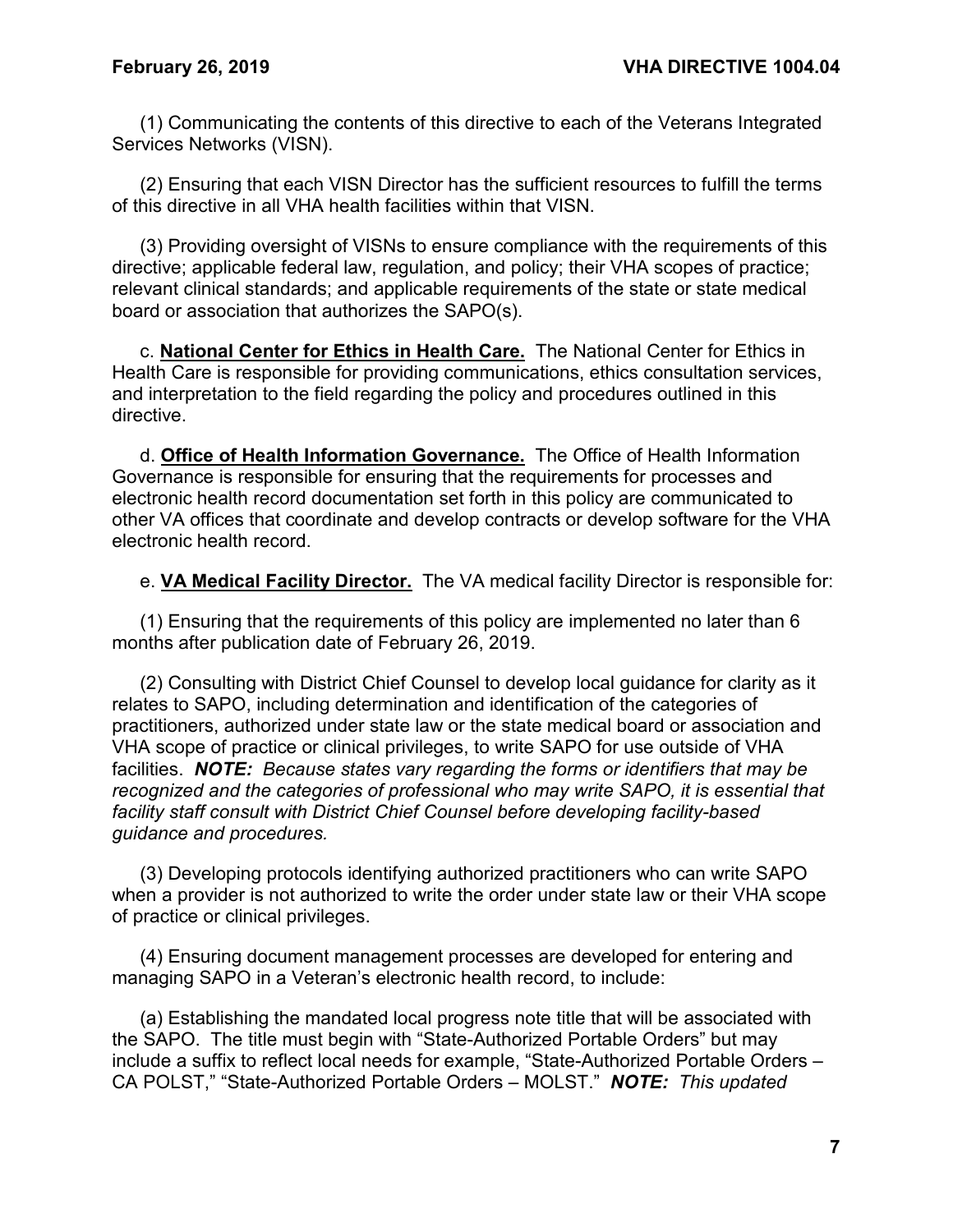*directive removes the previous national requirement to use the progress note title: "Outof-Hospital Orders."*

(b) Ensuring that the mandated local progress note title is mapped to the standard title, "State-Authorized Portable Orders."

(c) Ensuring that the mandated progress note title is linked to the CWAD postings.

(d) Ensuring a local facility process for rescinding/removing non-current SAPO from Crisis, Warnings, Allergies and/or Adverse Reactions and Directives (CWAD) postings.

(5) Ensuring that valid SAPO from any state will be accepted at the facility.

<span id="page-10-0"></span>(6) Specifying the different types of SAPO that will be routinely offered at the facility. This list must include, at a minimum, the SAPO authorized by the state in which the facility is located, as well as SAPO that are authorized by other states in the facility's catchment area, or where a large number of Veterans served by the facility reside. For example, a facility near the border of Connecticut, New York, and New Jersey might specify that the following types of SAPO must be routinely offered: Connecticut DNR Transfer form; Connecticut DNR Bracelet; New York Nonhospital Order Not to Resuscitate; (DNR Order); New York MOLST; and New Jersey Goals of Care POLST Pilot form.

(7) Ensuring that staff implementing SAPO and who are authorized to write SAPO have been informed about the requirements established in this directive. This includes ensuring that appropriate staff members are familiar with all state forms and identifiers offered by the facility.

(8) Ensuring that relevant SAPO forms and identifiers are available for ready access in units, in clinics, and in community-based settings. *NOTE: To facilitate access to state forms, the VA medical facility Director may instruct the iMedConsent Administrator to enter relevant forms into the software library for electronic signature informed consent for easy download.*

f. **Facility Chief of Staff and Associate Director for Patient Care Services/Nurse Executive.** The Facility Chief of Staff and Associate Director for Patient Care Services/Nurse Executive are responsible for:

a. Ensuring practitioners act in accordance with a Veteran's SAPO as outlined in this directive.

b. Ensuring SAPO are written by VA authorized practitioners in a manner consistent with the requirements of this directive; applicable federal law, regulation, and policy; their VHA scopes of practice; relevant clinical standards; and the requirements of applicable state law or the state medical board or association that authorizes SAPO.

c. Ensuring staff familiarize themselves with the array of SAPO that are offered at their facility.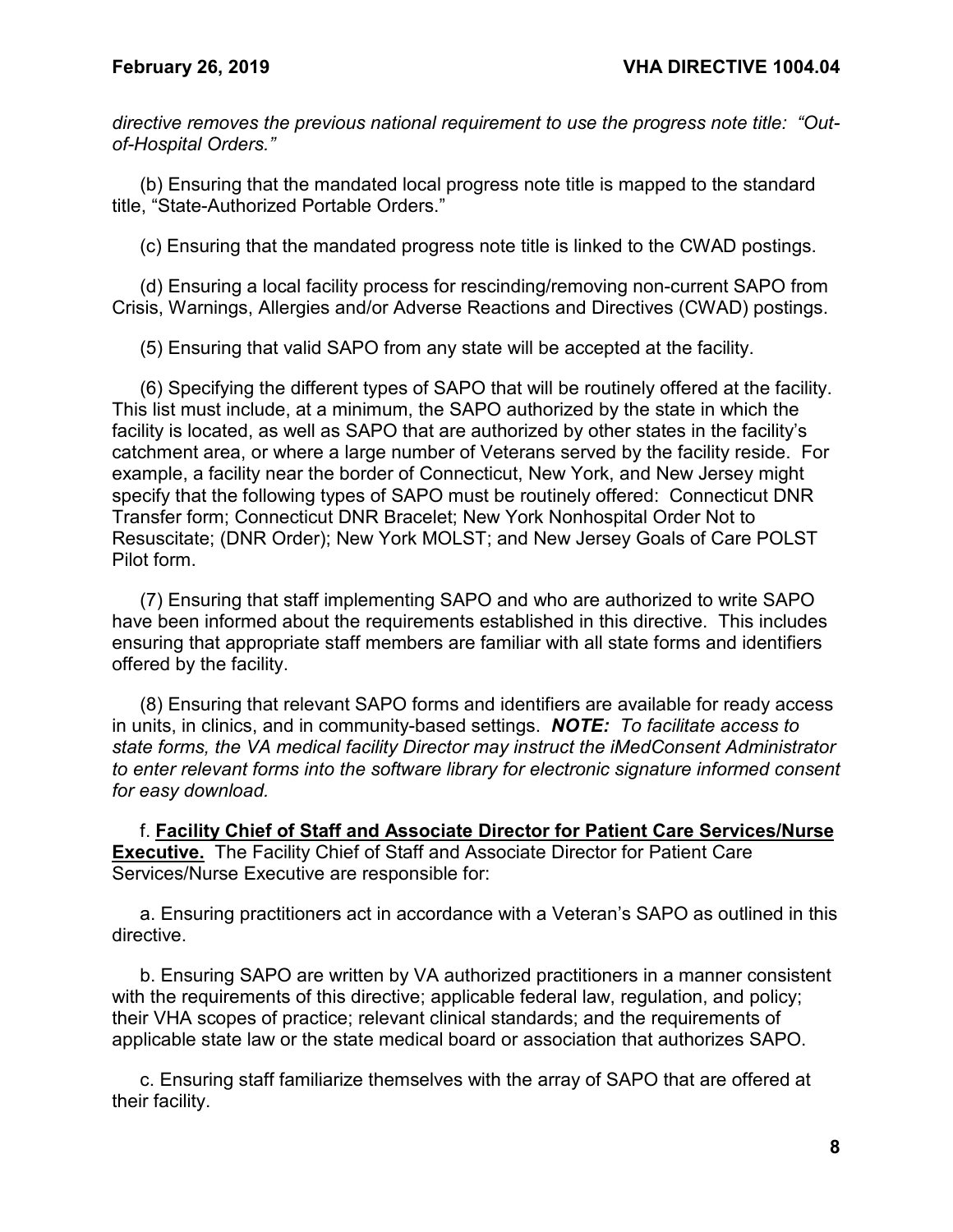# <span id="page-11-2"></span>**9. TRAINING**

None.

#### <span id="page-11-3"></span>**10. RECORDS MANAGEMENT**

All records regardless of format (paper, electronic, electronic systems) created by this directive shall be managed per the National Archives and Records Administration (NARA) approved records schedules found in VA records control schedule 10-1. If you have any question to the regarding any aspect of records management you should contact your facility records manager or your records liaison.

#### <span id="page-11-4"></span>**11. REFERENCES**

<span id="page-11-5"></span>a. American Heart Association. Guidelines for Cardiopulmonary Resuscitation and Emergency Cardiovascular Care Science. Circulation. 2010; 122 (18) supplement: 639-946.

<span id="page-11-0"></span>b. [VHA Handbook 1004.01, Informed Consent for Clinical Treatments and](https://www.va.gov/vhapublications/ViewPublication.asp?pub_ID=2055)  [Procedures, dated August 14, 2009.](https://www.va.gov/vhapublications/ViewPublication.asp?pub_ID=2055)

c. [VHA Handbook 1004.03, Life-Sustaining Treatment Decisions: Eliciting,](https://www.va.gov/vhapublications/ViewPublication.asp?pub_ID=4308)  [Documenting and Honoring Patients' Values, Goals and Preferences, dated](https://www.va.gov/vhapublications/ViewPublication.asp?pub_ID=4308)  [January](https://www.va.gov/vhapublications/ViewPublication.asp?pub_ID=4308) 11, 2017.

<span id="page-11-1"></span>d. [VHA Handbook 1100.19, Credentialing and Privileging,](https://www.va.gov/vhapublications/ViewPublication.asp?pub_ID=2910) dated October 15, 2012.

e. [VHA Handbook 1400.01, Resident Supervision,](https://www.va.gov/vhapublications/ViewPublication.asp?pub_ID=2847) dated December 19, 2012.

f. VHA Handbook 1907.01, Health [Information Management and Health Records,](https://www.va.gov/vhapublications/ViewPublication.asp?pub_ID=3088)  [dated March 19, 2015.](https://www.va.gov/vhapublications/ViewPublication.asp?pub_ID=3088)